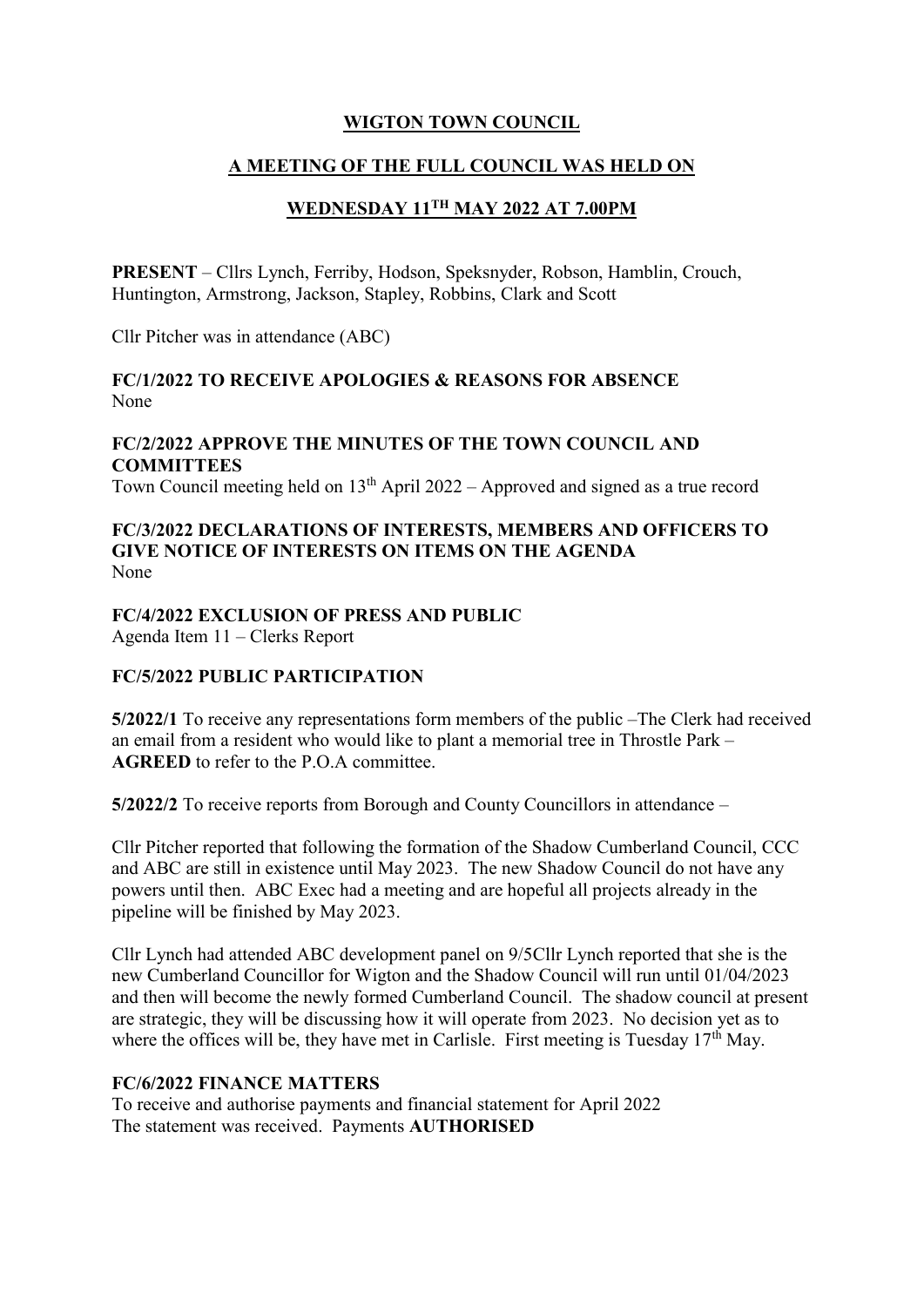## **FC/7/2021 GROUNDS MAINTENANCE REPORT**

Report from Grounds Supervisor had been issued via email prior to the meeting.

Grass cutting: We are in full swing now cutting all sites fortnightly

Weed spraying: The government are looking to phase out the chemical glyphosate which is the main active ingredient of Roundup provantage that we use on all of our sites I have been in touch with the rep we deal with for our chemicals and he suggested an alternative called finalsan which is less harmful to bee's etc. the only negative with this is that it is not as strong as the provantage and will need to spray twice as often which means twice the man hours. We will do a trial period on our own sites for now as in the Park, Barton laws, St Mary's and the allotments to see what it's like.

Wildflower areas: wildflower areas were prepared for volunteers on Phoenix and Throstle Park and also the area by the allotments.

Nelson Thomlinson: work has begun on thinning the Hedge out along Lowmoor Road, it is taking a while as there is a lot of work involved this has been done when we had get spare time we currently have 50% of the work done.

Pitches: the posts have been took down in preparation for the pre-season work that is done by Tivoli which includes verti draining , weed spraying , fertilizing and over seeding any areas that need extra work done will be done by ourselves.

Defibrillators: there have been two defibs put up one in a Wigton Park and one at Barton laws.

Health and safety: We recently have had a toolbox talk on UV protection I have been in contact with the office and water bottles , hats and glasses have been provided and hopefully sunscreen.

Benches and tubs have been placed on the Goose market and we have planted a selection of all year round colour in the tubs this was planned for Wigton Park beds but the order was put in at Christmas so we'll be looking at putting in the all year round colour after the summer bedding has come out in September/October.

Unfortunately there has been quite a lot of graffiti in the last few weeks at Wigton park and vandalism in Barton laws it would be helpful if there was a bit more police presence on both these sites to deter the culprits. CCTV has been looked at but cannot get a clear picture at Barton laws.

The Clerk asked if there any questions regarding the report. Cllr Hodson asked if they were to remove the ivy from the hedge at Lowmoor Road. Cllr Stapley explained that the hedge was mostly ivy and that you would be unable to remove it.

#### **FC/8/2022 BORDERLANDS PROJECT**

A small group of councillors met on Monday 9<sup>th</sup> May – Anne Jackson, Elaine Lynch, John Hamblin and David Ferriby.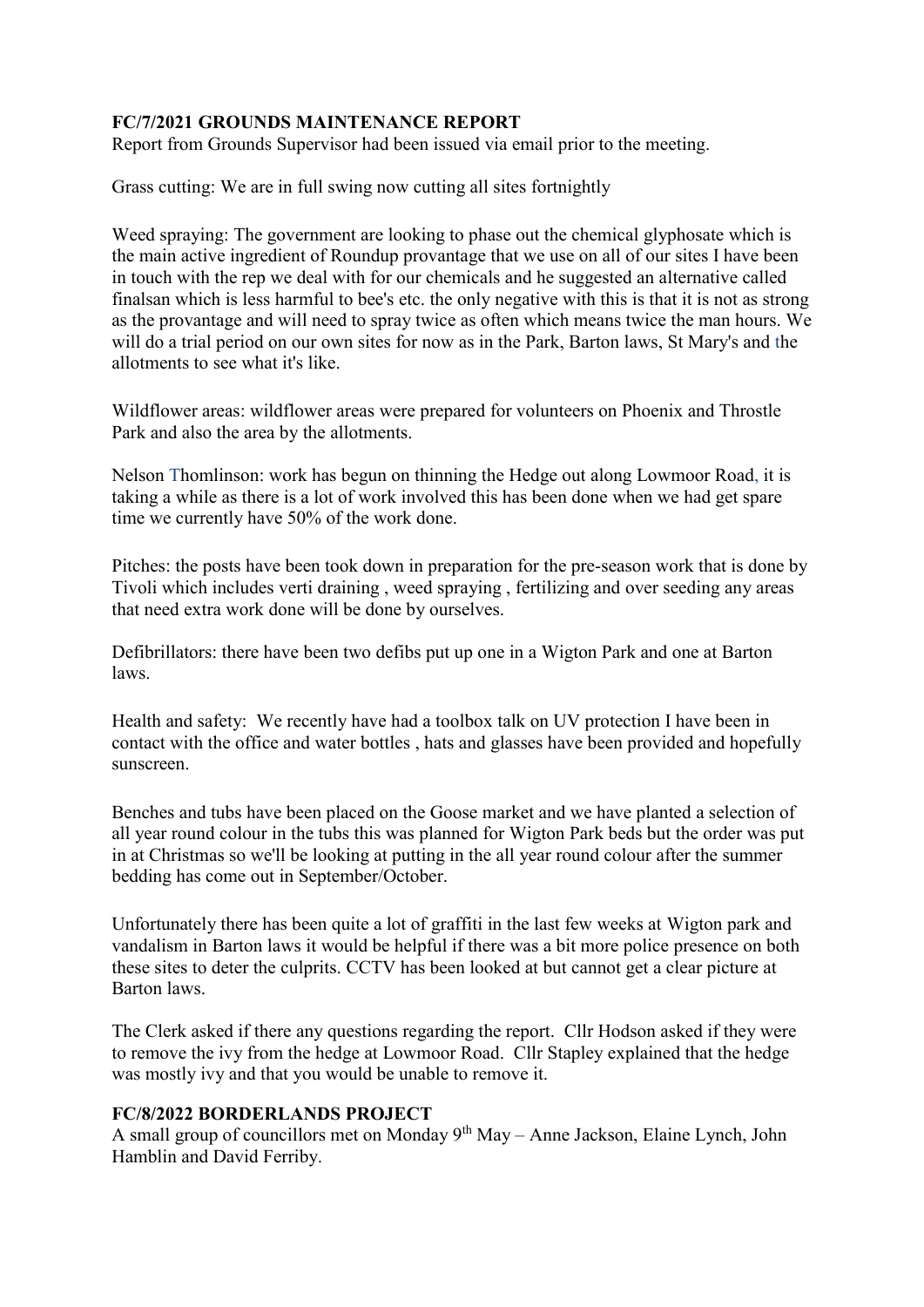They discussed the proposals and established what they think the priorities of the Town Council should be.

1. We selected two priorities where we believe that the Town Council can take a lead – and they were priorities that we had already identified once they could be funded. (a) Barton Laws- i.e. Throstle Park – continuing development in addition to what has already been achieved. We already have ideas as to how we would like to see the whole area developed. E.g. race track for children; footbridge to link the two parks; possibility of outdoor agricultural museum; more amenities for elderly e.g. seating.

(b) Wayfinding and small scale improvements. E.g. more signage to existing walks. Producing a leaflet that highlights walks and leisure opportunities around Wigton.

Ensuring that outstanding promises happen e.g. signage and bollards in front of the Fountain; imposing stopping restrictions outside Greggs and Spar.

2. Very important but a very major project concerning the High Street/King Street – and the Kings Arms in particular - where the Town Council could advise but not take the lead. It would be a huge project that would need expert advice and major financial investment. E.g. Kings Arms – retain/restore the frontage; demolish much of the rest and build a mixture of a small hotel, enterprise outlets to encourage new businesses, and flats.

The other areas we thought were either of lesser importance or lower priority.

3. Water Street car park – Very important for this to be developed, but there are outstanding issues over parking charges, and nothing will change in the last year of ABC. It will be up to the new Cumberland authority to decide on policies across the area, and it is even possible that responsibility for car parks could be delegated to local councils. Therefore low priority as of now.

4. Swimming Pool – Important, but some already in hand. The Baths Committee should be leading on this and making requests to Borderlands.

5. Train station – Low priority because sit is a long-term project. We need an integrated transport system, and we need a reliable train service. The station does look good – it is a welcoming place – but it is underused. Car parking and the access road are major issues. What could happen easily is improved signage to the town centre and vice versa.

Members **AGREED** with the priorities of the group. The Clerk to send off to CCC

#### **FC/9/2022 ENVIRONMENT GROUP**

Report sent via email to councillors prior to the meeting

Mike, Elaine, Anne, Chris, Nick, Monique met on 3rd May

The following was discussed:

• The main priorities for next steps for Throstle Park are: 1. Continue to get quotes for the pump track (from Velosolutions and Clarke and Kent) and also look for funding. Ballpark costs so far range from  $\text{\pounds}60 - 100$  K. Ideally the pump track should be competition grade, as that would encourage more visitors. A smaller track for younger cyclists might be good too. We should encourage local supporters, like Richard Metcalf, to help out. Velosolutions are coming to look at park in w/c 16 May. Need to arrange for Clarke and Kent to view park too. 2. Install picnic benches next to the putting green/Jubilee tree. Ideally we should go for the best quality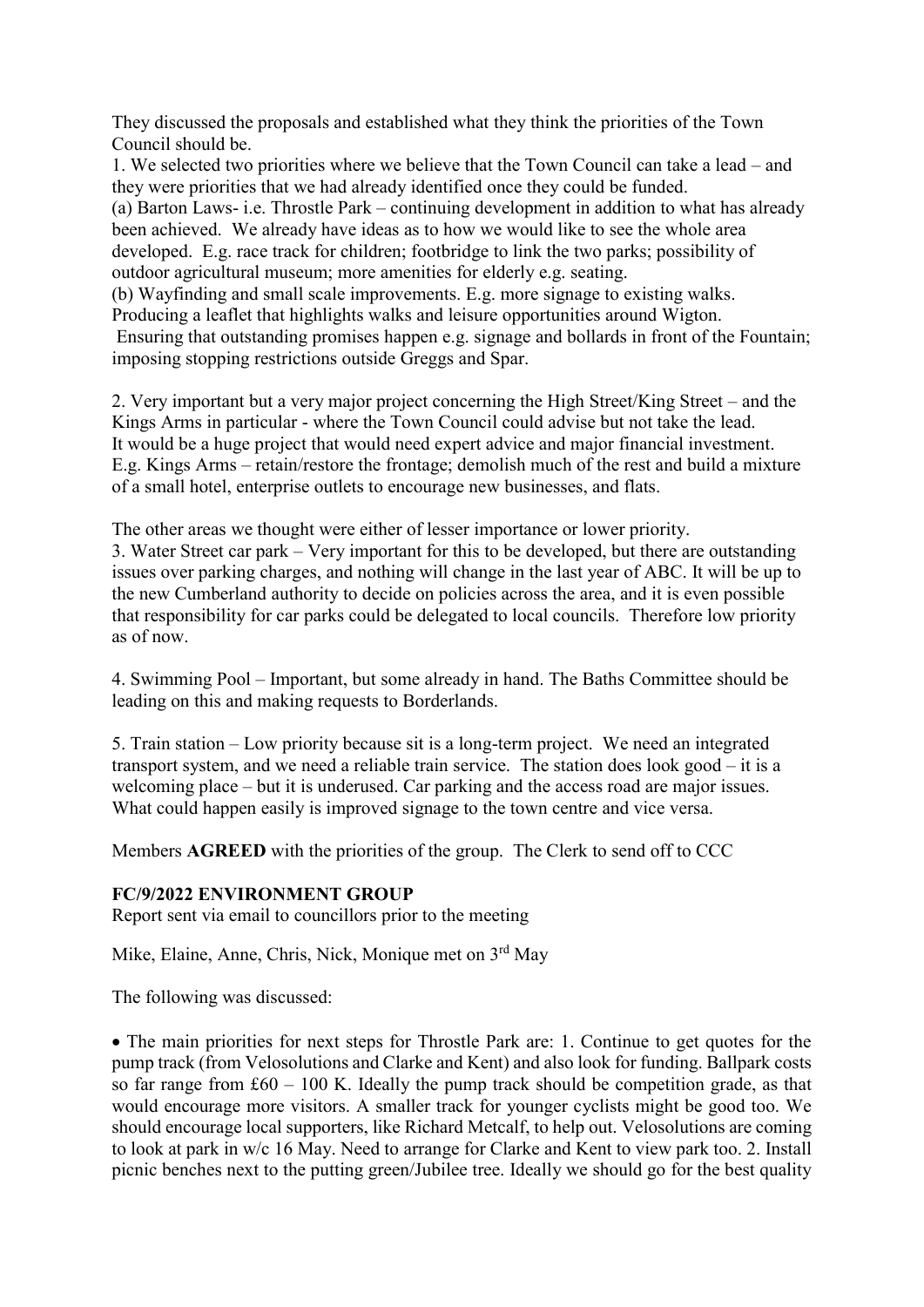(good examples are those on Silloth green next to the water park, Wendy James, Silloth TC clerk, would have details). However, if buying good quality benches would take too long we should proceed to buy some cheaper ones knowing that they are unlikely to last as long (benches can be bought in Carlisle for just over £100). 3. Do a design and continue to develop the pond. Monique can do a plan. We can try to get plants from Gosling Sike, Thursby, and Watchtree. It would be good to put big stones around the pond; Lewis Messenger has some at his lockup, also Ian Lowes may have some. We need to get prices and an idea for a dipping platform.

 We need to get a price for a bin for the park, to go half way around or close to the picnic benches.

 A design for the park would be good so that we have a structure for where things should go and where things should be planted, rather than doing this haphazardly.

 We should explore the cost of putting a bridge between the park and Barton Laws. Nick will ask Gary Cannon for details.

• Next meeting 6 pm on Wednesday 8 June

The Clerk explained that the Environment group had spent the initial funding and therefore most of the above could be discussed at a POA committee meeting but there did need to be a working group to explore funding etc. for a pump track. **AGREED** that Cllrs Robson, Armstrong, Speksnyder and Scott would form the new pump track working group.

#### **FC/10/2022 TOWN MAYORS ANNOUNCEMENTS**

Cllr Ferriby thanked members for their support over the last year.

23/04 Taste of Wigton. Very proud to be around on the day, fantastic event.

Jubilee events coming up – Thursday  $2<sup>nd</sup>$  June – Service in St Marys at 12 noon. Town Crier at Fountain at 2pm and beacon lighting at 9.30pm. Saturday 4th Party in the park needs stewards.

## **FC/11/2022 CLERKS REPORT – PRIVATE & CONFIDENTIAL ITEM REMOVED**

The report below was noted by members

- $\bullet$  Big Plant Saturday 7<sup>th</sup> May at Throstle Park went very well.
- Donation received from Sarah Donnelly of £526. Would like a bench at Throstle Park
- Circus due in to town from 31/7 to 7/8
- Work started on beacon ready for the lighting of the beacon on Thursday  $2<sup>nd</sup>$  June
- CALC have asked if councillors want to receive emails direct. Let me know
- Today Futamura have their volunteer day today at Phoenix Park. Repairing the railings at Croft Court end and fixing the gate. Putting the sign up at the bee and butterfly garden and general gardening work. Fantastic work!

#### **FC/12/2022 MEMBERS REPORT**

To receive reports from Councillors who have attended meetings or represented the Town Council. It's also an opportunity to bring matters of interest to the council for information or future discussion.

AJ – Taste of Wigton

 $MA$  - Taste of Wigton and Env group. Opening of putting green on  $4<sup>th</sup>$  June

SH – Taste of Wigton and Laal Collective Open evening

JC – Taste of Wigton